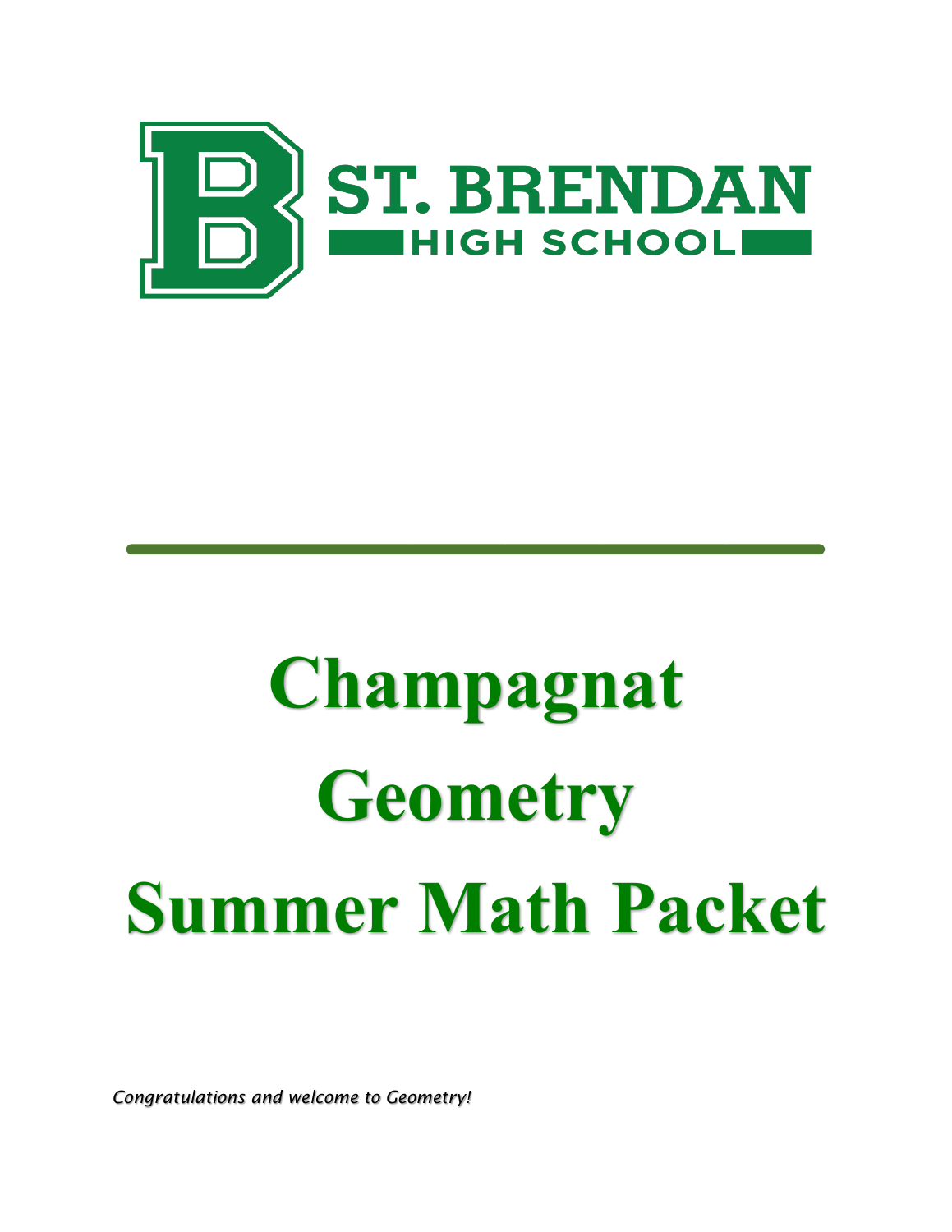This summer math packet is a review of some of the concepts learned in Algebra 1 and middle school that will be needed for Geometry. It will assure that all students begin the school year on the same page and with equal opportunity to succeed in Geometry.

#### Instructions for completing the packet:

- Please print the packet or use loose leaf paper to complete the packet by hand showing all work. Work must be neat and legible.
- Please use your Algebra 1 notes or the websites provided to help you if you need reminders on how to complete some practice problems.
- Take notes as you complete your work. You will be given a quiz on this material the first week of school.
- Work on the packet with your friends. Help each other. Every student is responsible for knowing the material in this packet when you return in August. We will review as a team and everyone will be expected to participate.
- Bring your packet to our first class together. It will be collected for a grade. Only packets done with paper and pencil will be accepted.

## Helpful Websites:

[http://www.mathtv.com/](https://mathtv.com/) <http://www.purplemath.com/modules/index.htm> [https://www.khanacademy.org](https://www.khanacademy.org/)

#### **Helpful for graphing functions:**

<https://www.education.ti.com/en/resources/family-of-functions>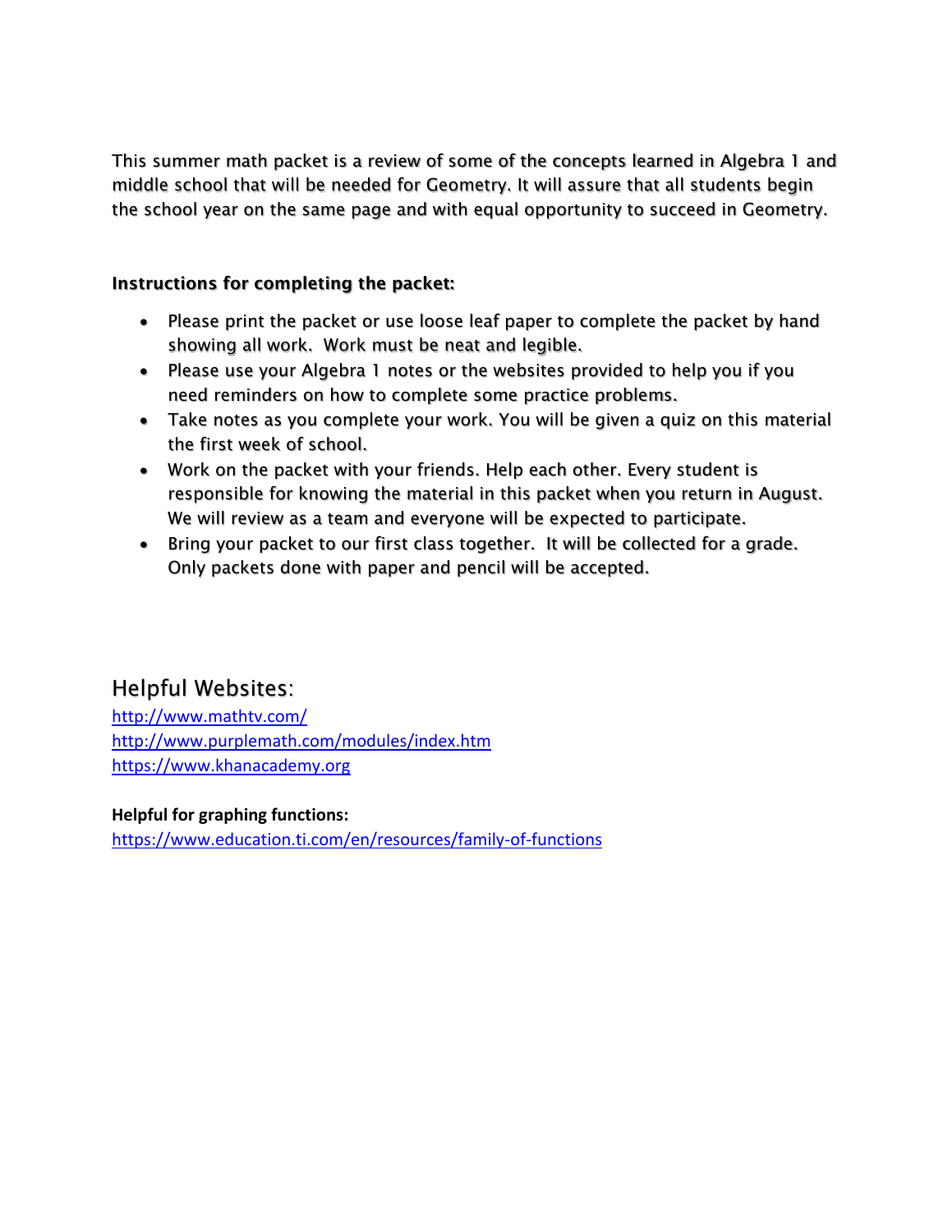Geometry Summer Math Packet

Identify the figure as a line, a ray, a line segment, or an angle. Then name the figure using the given points.  $\begin{array}{c}\n1) \end{array}$  $\left(1\right)$ 





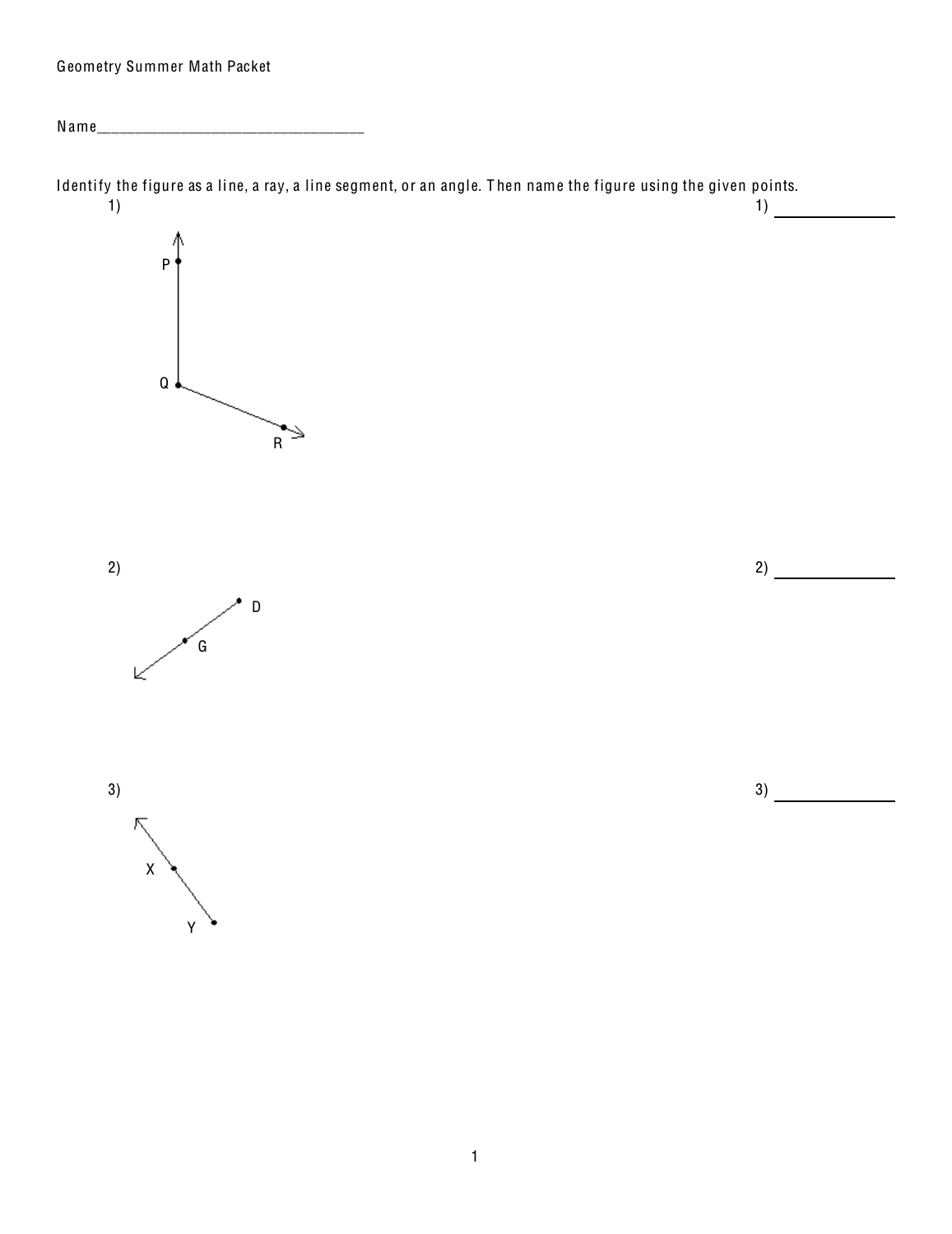

 $\overline{2}$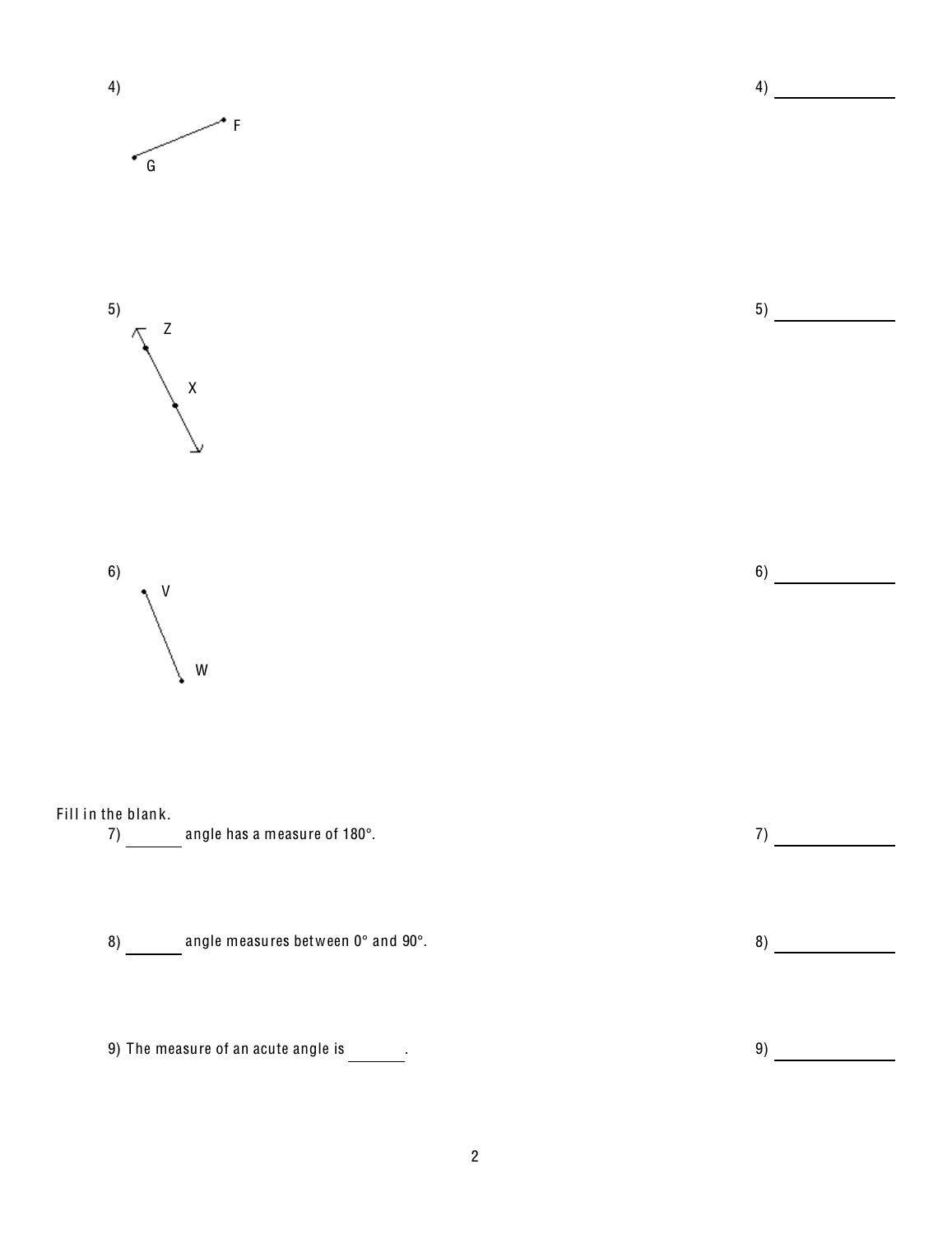| 10) | angle has a measure of 90°.          | 10) |
|-----|--------------------------------------|-----|
|     |                                      |     |
|     |                                      |     |
|     |                                      |     |
| 11) | angle measures between 90° and 180°. | 11) |
|     |                                      |     |
|     |                                      |     |
|     |                                      |     |
|     | 12) The measure of a right angle is  | 12) |
|     |                                      |     |

C lassi fy the angle as acute, right, obtuse, or straight.



)



)

)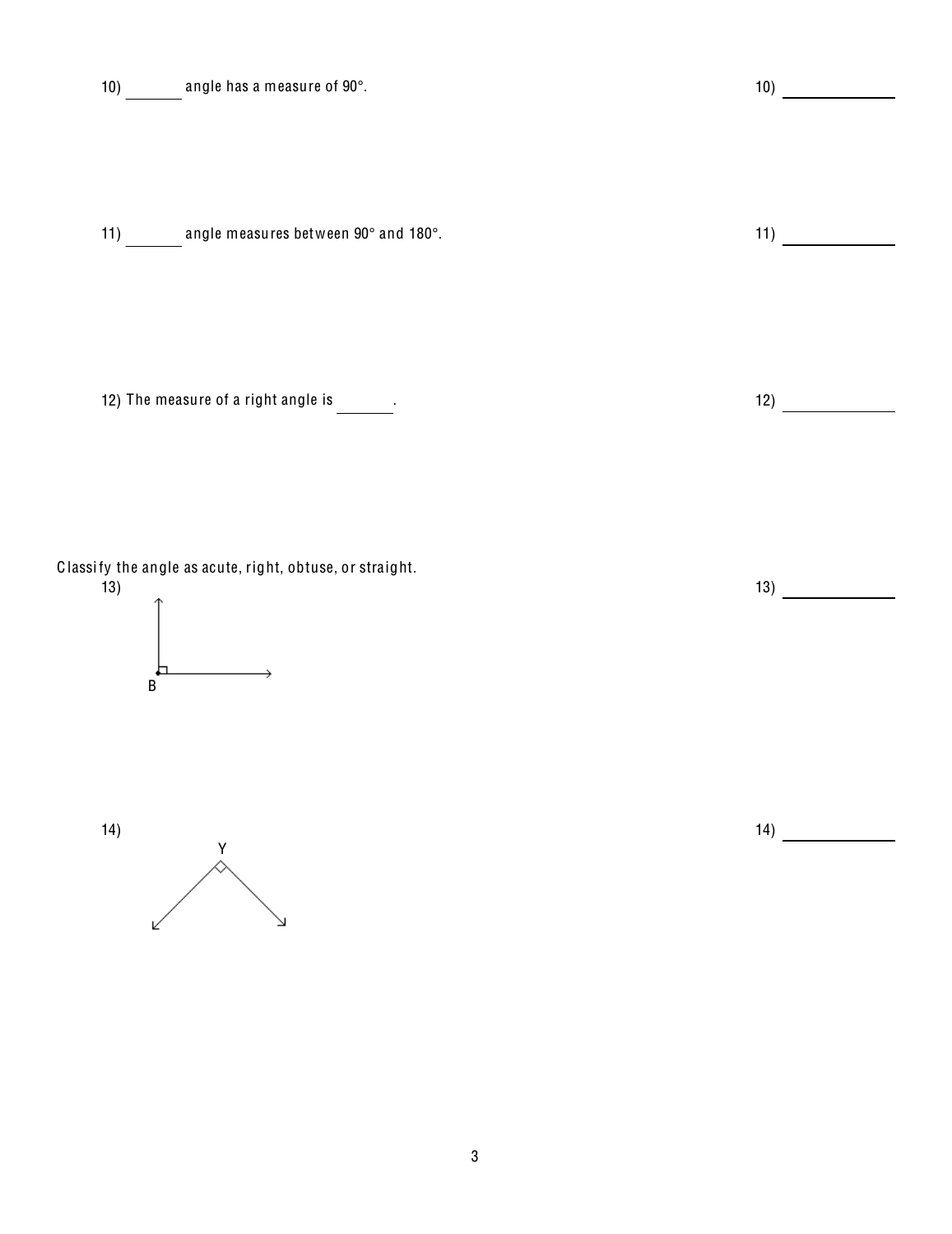







5 )

6 )

7 )

8 )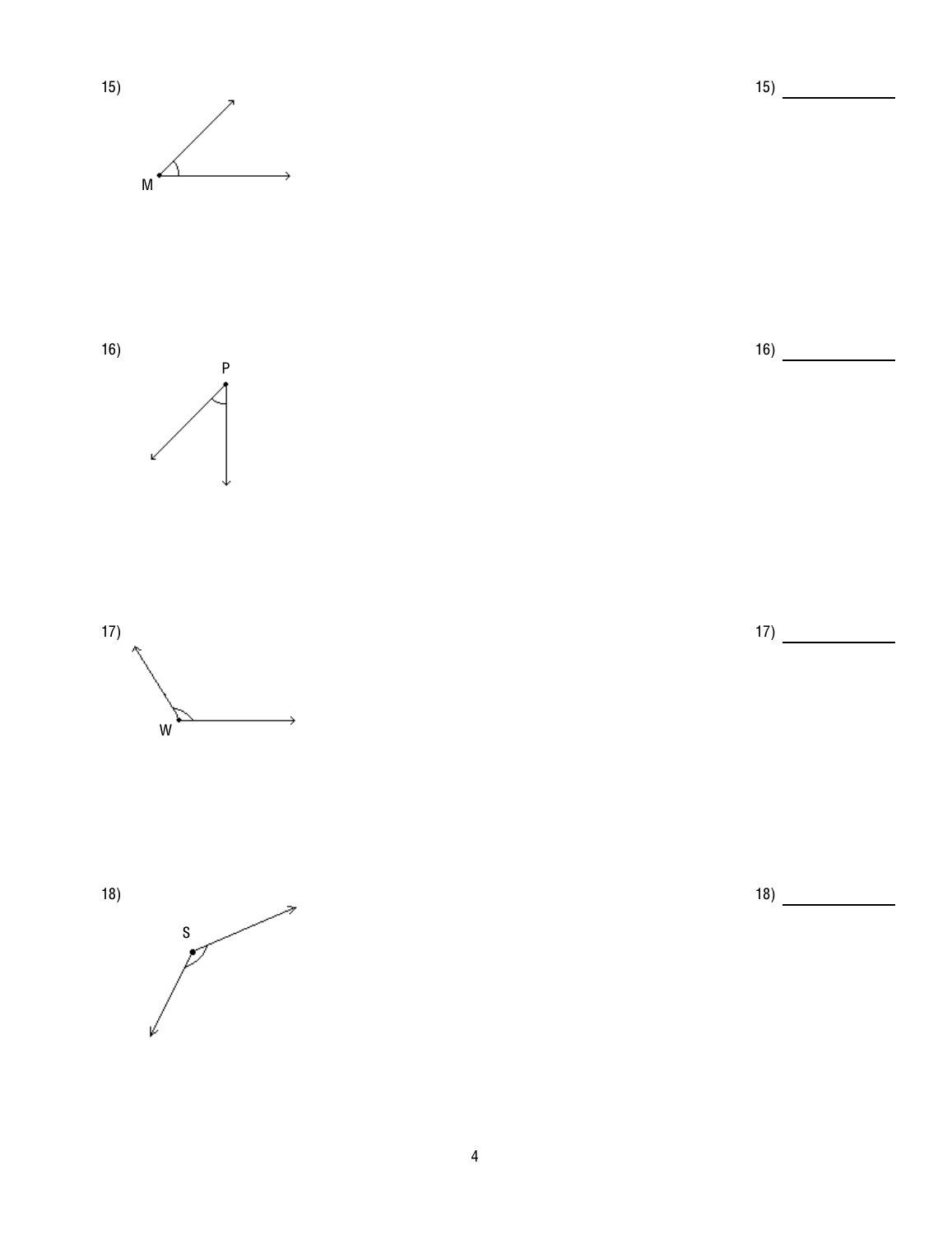

Simplify the expression.  $20) - 5 + 7$ 

 $21) 8 - 27$ 

22)  $0.5(-2 \cdot 11)$ 

 $(23) - 56 \div (-7)$ 

 $21)$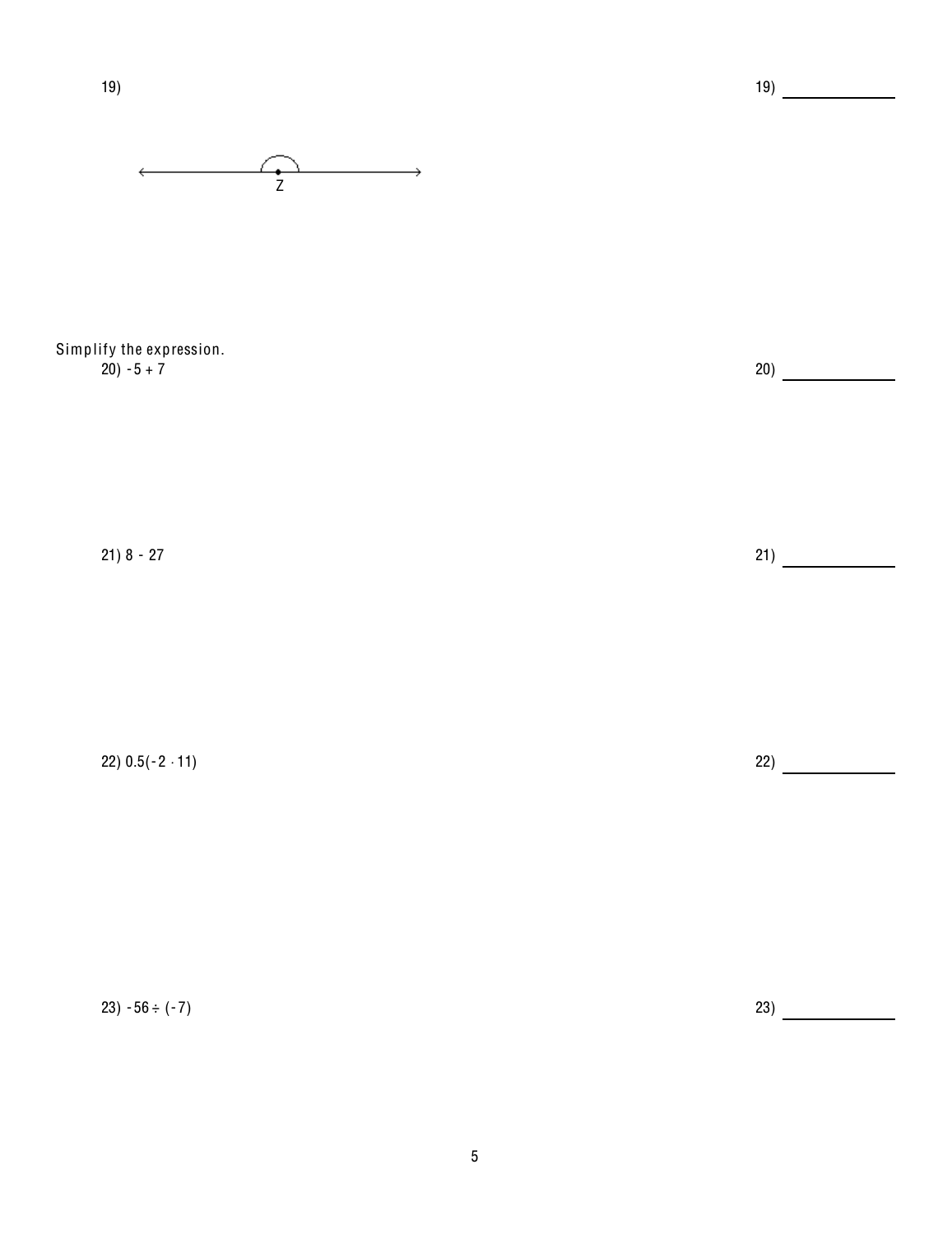Write the fraction in lowest terms.

| 24) $\frac{15}{40}$                                                                                          | 24) |
|--------------------------------------------------------------------------------------------------------------|-----|
| $(25)\frac{30}{70}$                                                                                          | 25) |
| Multiply or divide as indicated. Write the answer in lowest terms.<br>26) $\frac{5}{8} \cdot \frac{3}{4}$    | 26) |
| 27) $\frac{15}{7} \cdot \frac{1}{5}$                                                                         | 27) |
| 28) $\frac{2}{8} \div \frac{3}{7}$                                                                           | 28) |
| Solve the inequality. Graph the solution set.<br>$29)$ 5x + 2 > 4x + 12<br>$\leftarrow$<br>$\longrightarrow$ | 29) |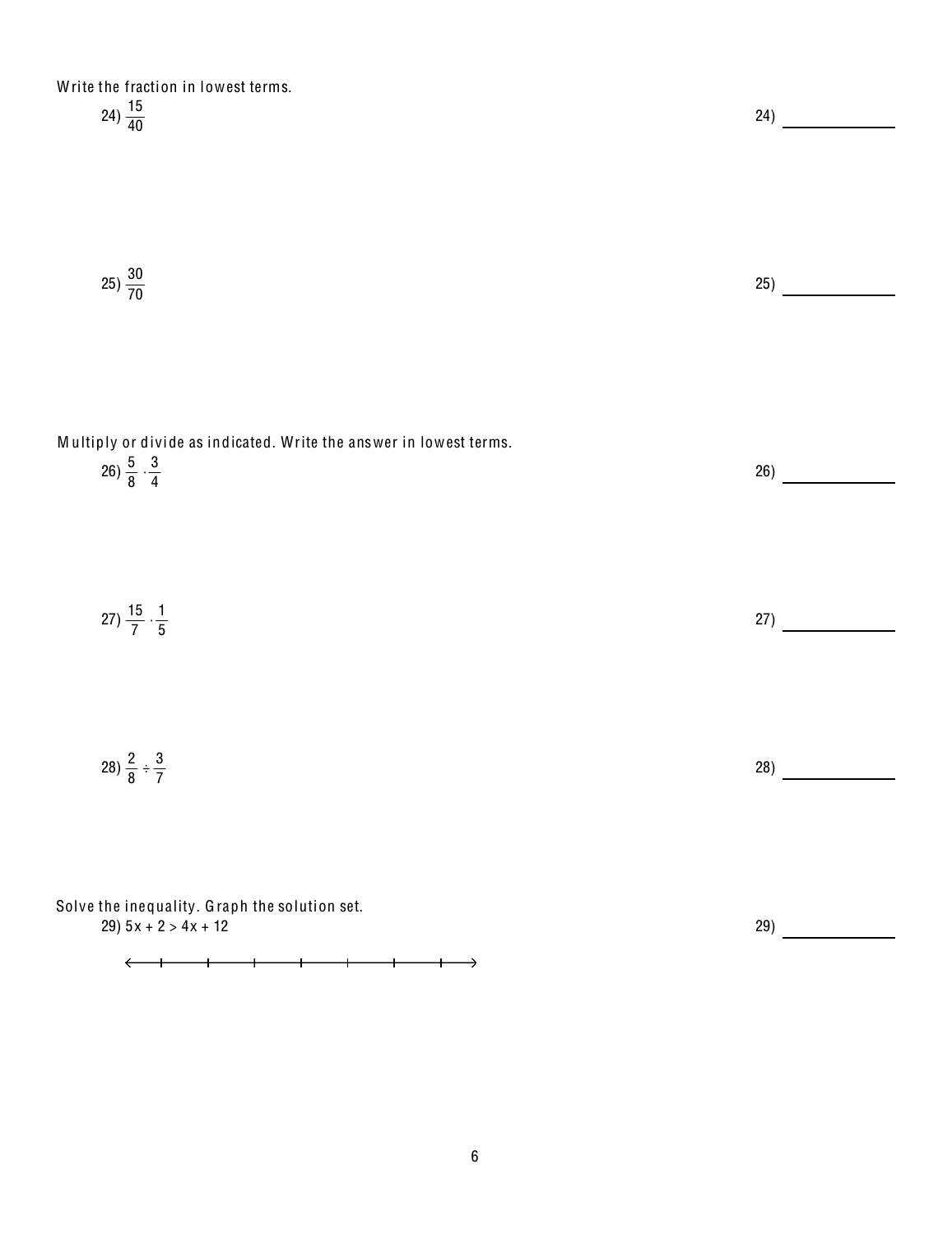$$
30) \frac{7}{8}x \ge 5
$$
  
\n
$$
4 + 1 + 1 + 1 + 1 + 1 + \cdots
$$
\n
$$
431 \frac{y}{9x}
$$
  
\nEvaluate the expression when x = 2, y = 1, and z = 4.  
\n
$$
31 \frac{1}{9x}
$$
  
\n
$$
32 \frac{1}{x} \ge 5y
$$
  
\n
$$
33 \frac{1}{x} \ge 5y
$$
  
\n
$$
33 \frac{1}{x} \ge 5y
$$
  
\n
$$
34 \frac{1}{x} \ge 5y
$$
  
\n
$$
35 \frac{1}{x} \ge 5
$$
  
\n
$$
36 \frac{1}{x} \ge 5y
$$
  
\n
$$
37 \frac{1}{x} \ge 5y
$$
  
\n
$$
38 \frac{1}{x} \ge 5y
$$
  
\n
$$
39 \frac{1}{x} \ge 5y
$$
  
\n
$$
30 \frac{1}{x} \ge 5y
$$
  
\n
$$
31 \frac{1}{x} \ge 5y
$$
  
\n
$$
33 \frac{1}{x} \ge 5y
$$
  
\n
$$
34 \frac{1}{x} \ge 5y
$$
  
\n
$$
35 \frac{1}{x} \ge 5y
$$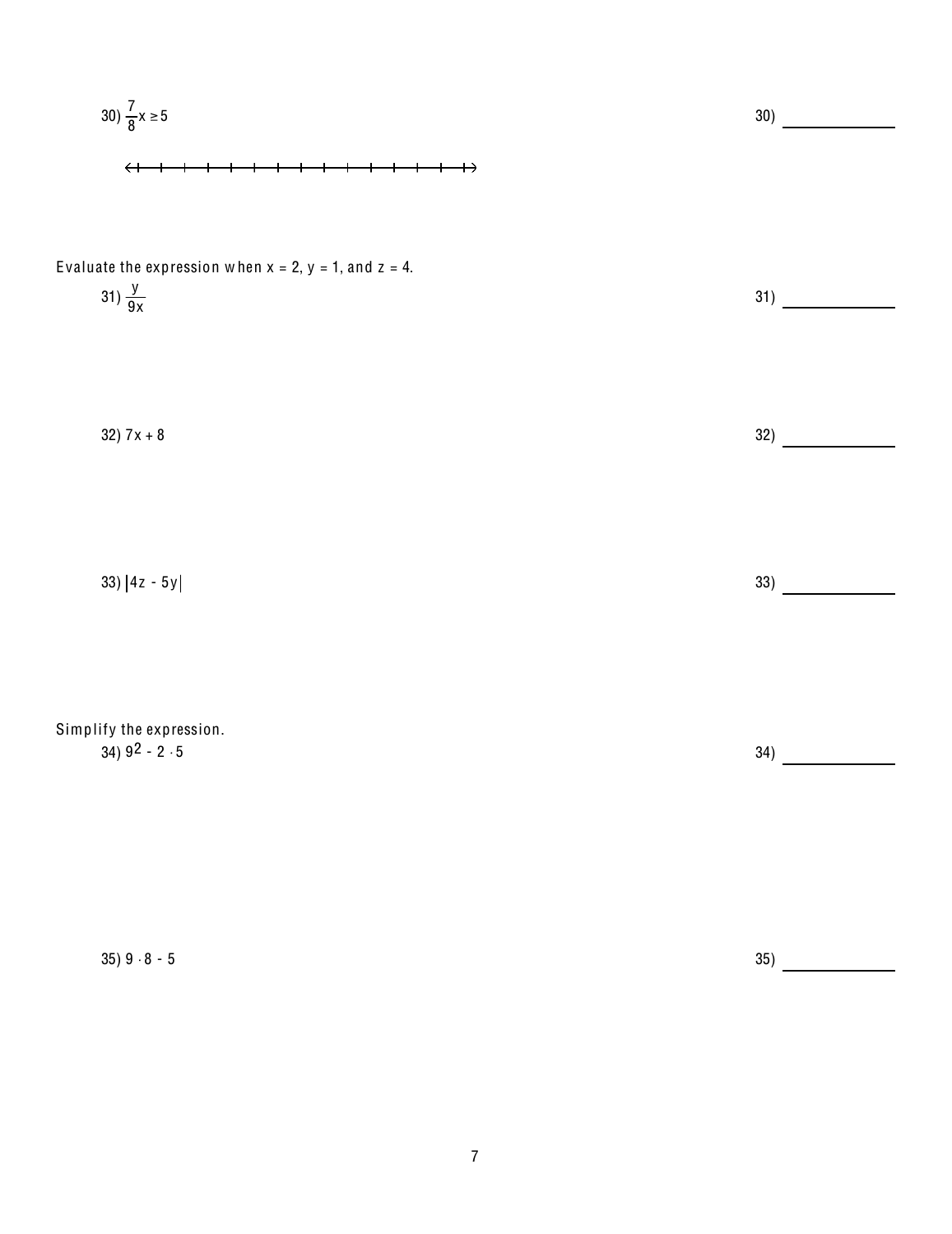| Geometry                                                  | Name<br>© 2021 Kuta Software LLC. All rights reserved. |      | ID: 1  |  |  |  |  |  |
|-----------------------------------------------------------|--------------------------------------------------------|------|--------|--|--|--|--|--|
| <b>Summer Math Packet</b>                                 |                                                        | Date | Period |  |  |  |  |  |
| Classify each angle as acute, obtuse, right, or straight. |                                                        |      |        |  |  |  |  |  |
| 36) $180^{\circ}$                                         | $37)$ 90 $^{\circ}$                                    |      |        |  |  |  |  |  |

Name the relationship: complementary, linear pair, vertical, or adjacent.







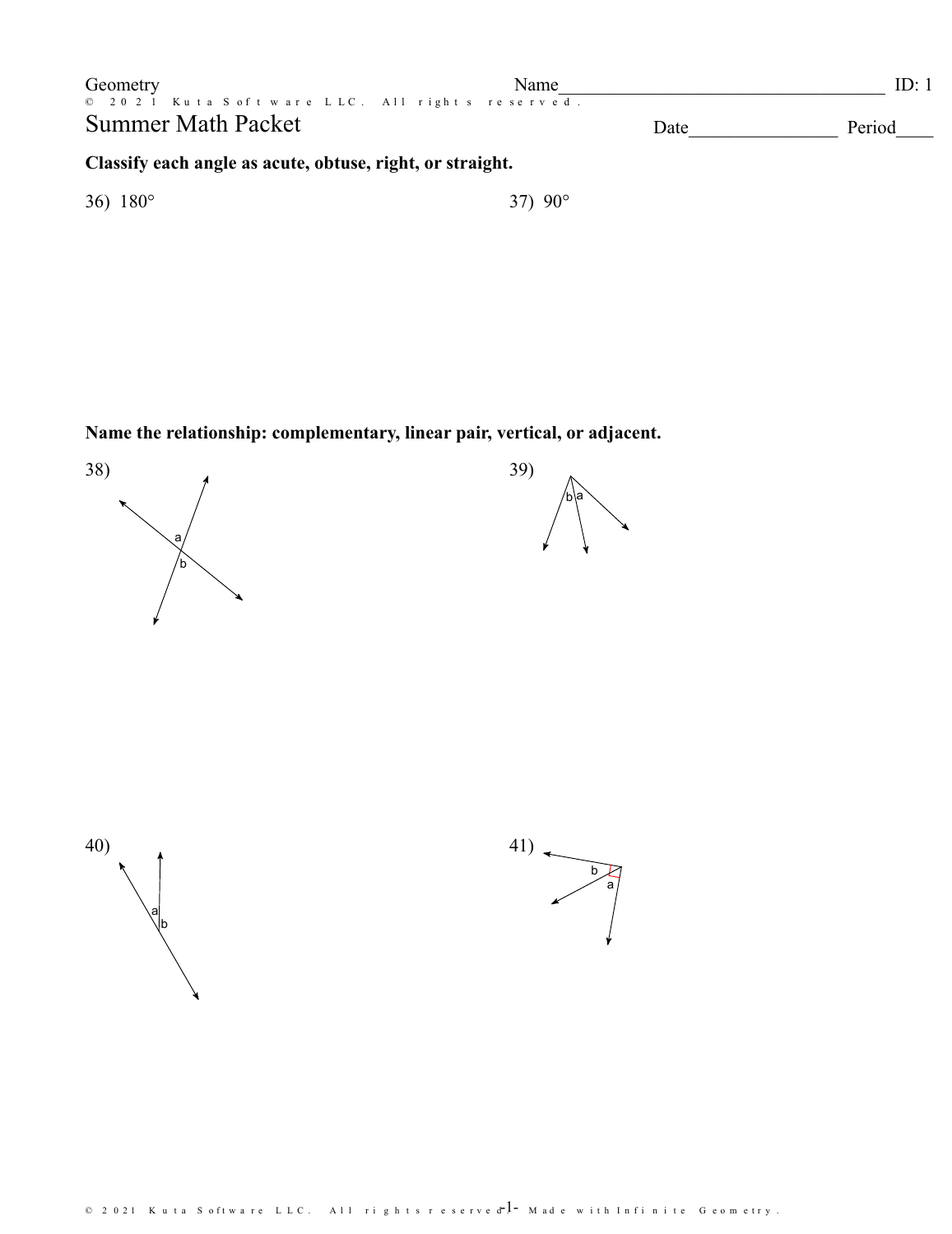Find the measure of angle b.



State if the given point is interior, exterior, or on the angle.

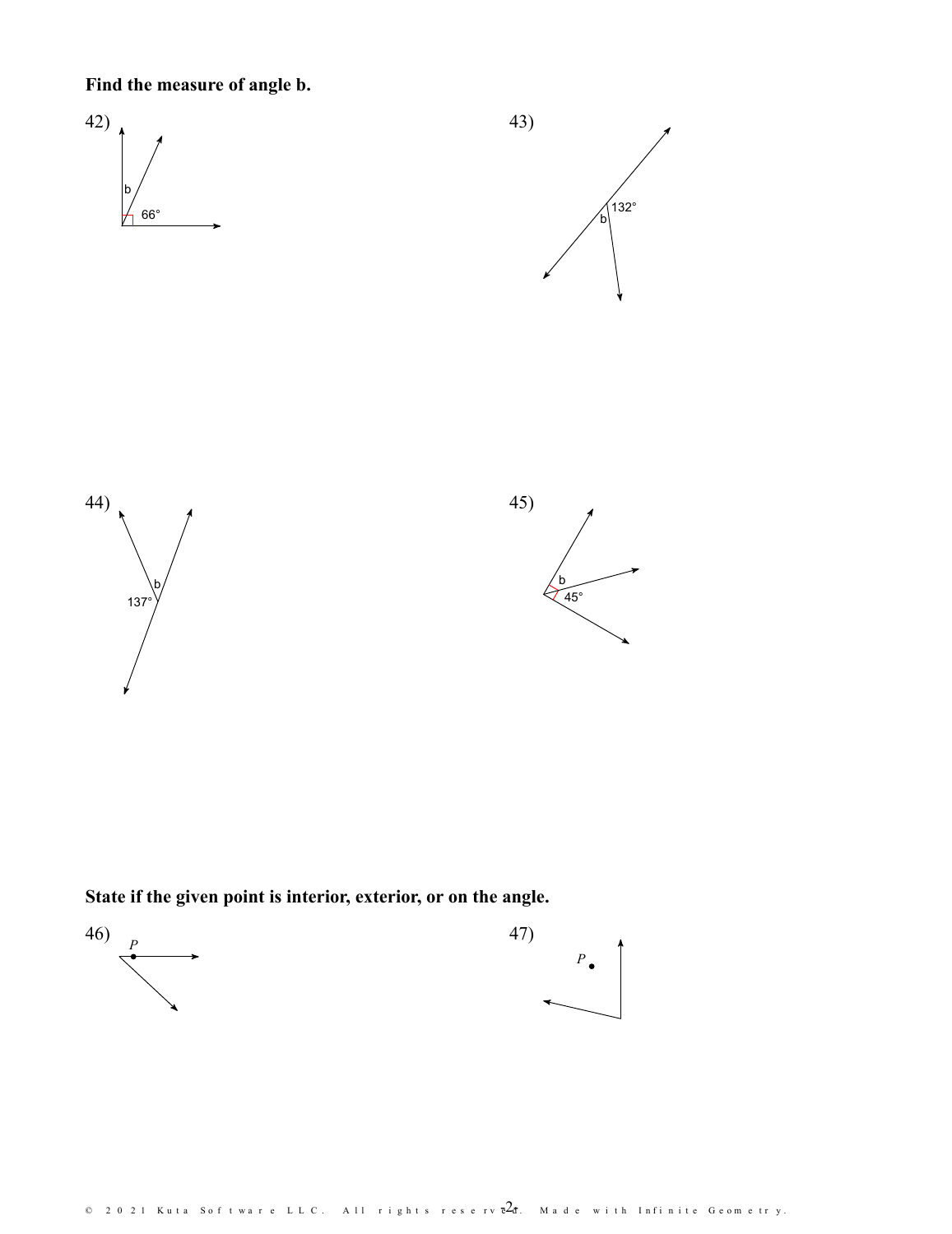Find the measure of each angle indicated. (Sum of the 3 angles=180)



Classify each triangle by its sides.(isosceles, equilateral, scalene)

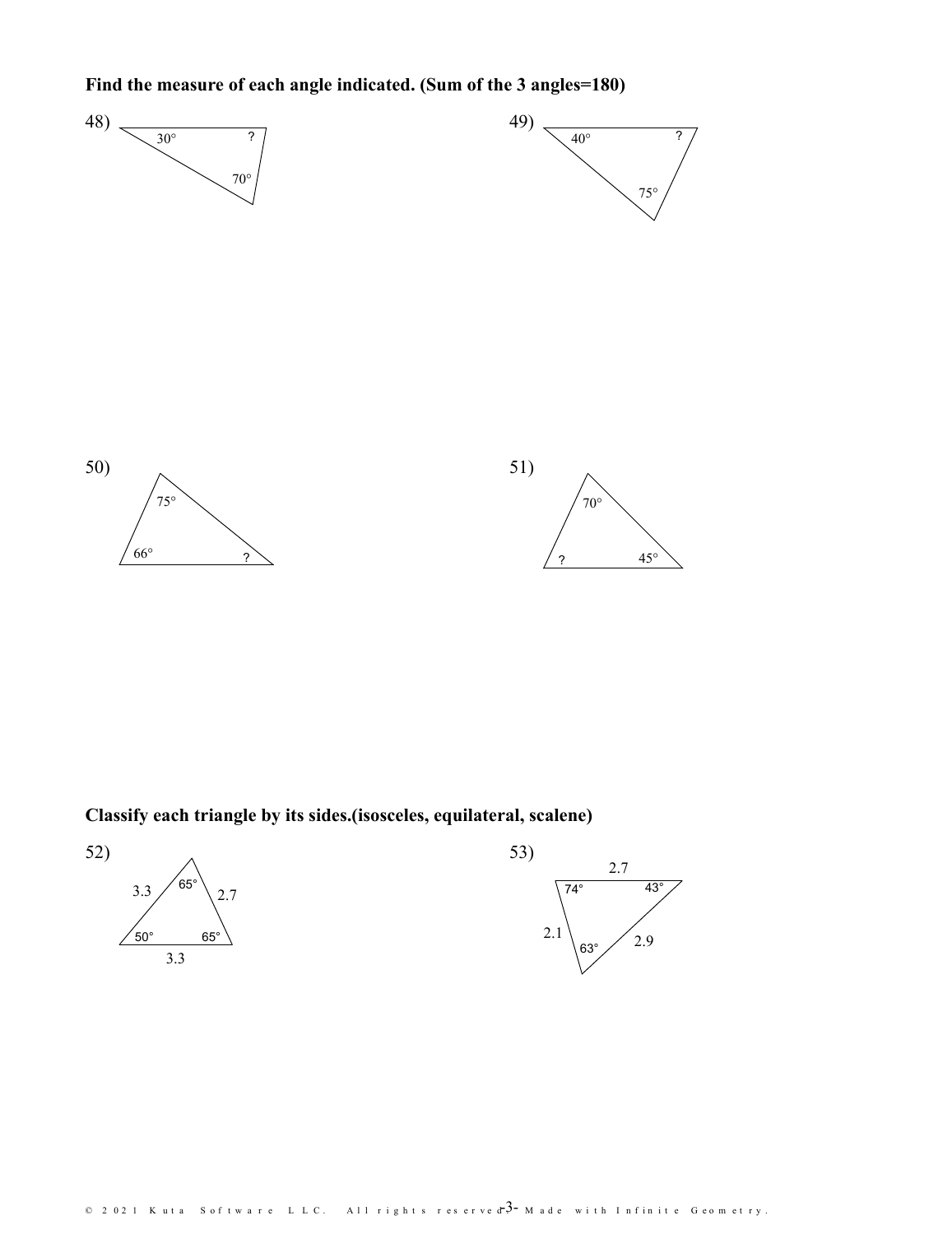

Solve each equation.

56)  $n-5-3=-2$ 55)  $x - 2x = 0$ 

| 57) $-3r + 2 + r = -4$ |  |  | 58) $b-5+2=-2$ |
|------------------------|--|--|----------------|
|                        |  |  |                |

59)  $5 - x - 2x = -10$ 60)  $12 = -6x - 6x$ 

All rights reserved.  $-\frac{A}{M}$  a de with Infinite Geometry.  $© 2 0 2 1$  Kuta Software LLC.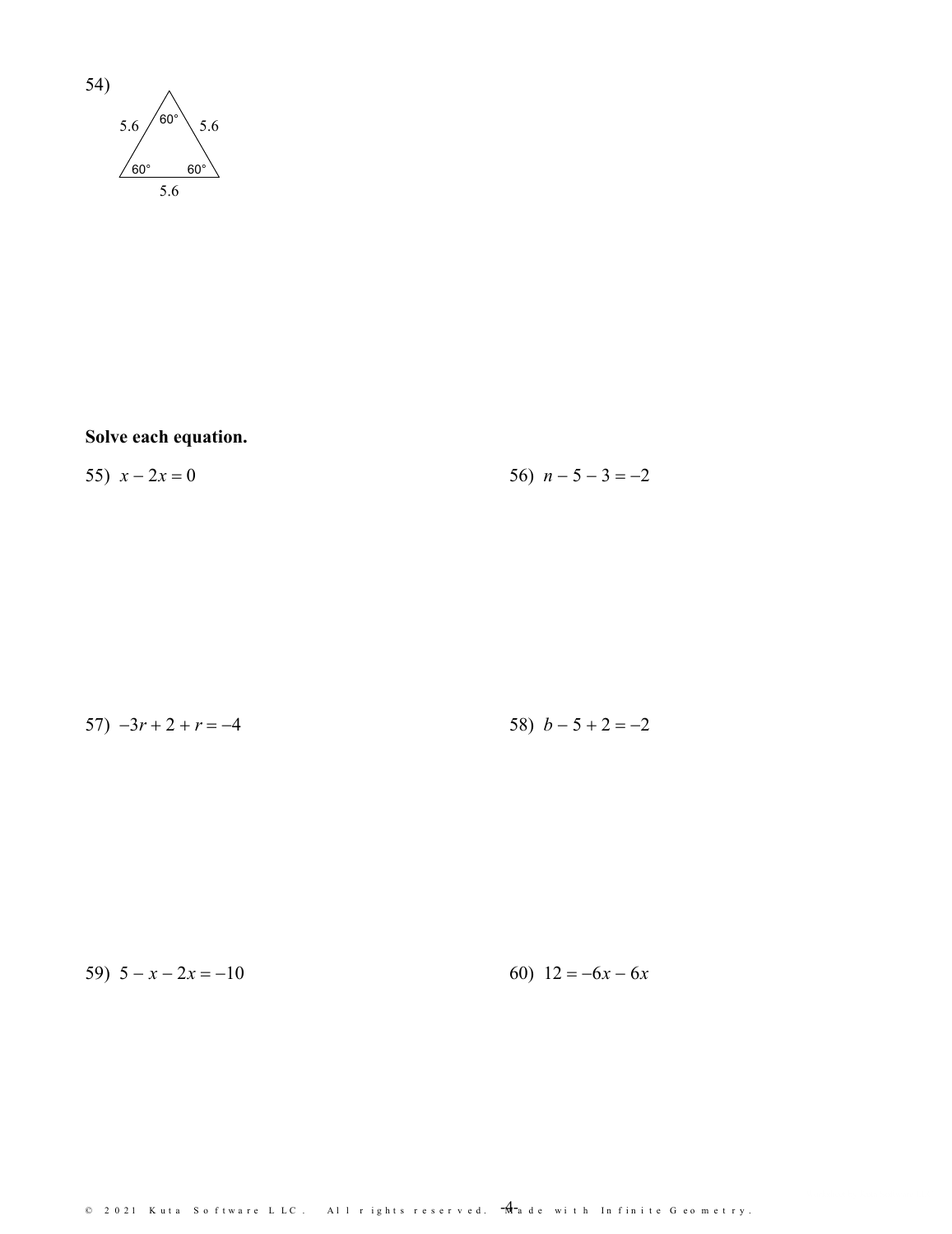61)  $-v-4v = 15$ 62)  $-9 = 1 - 4a - 6a$ 

$$
(63) -3k - k = 12
$$
\n
$$
(64) 12 = -p + 5p
$$

$$
(65) \ \ 1 + 4n = 5 + 5n \tag{66} \ \ 9 - 6r = 3 - 5r
$$

$$
(67) -6 - m = m + 2
$$
\n
$$
(68) 4x + 8 = 2 + 4x + 6x
$$

69)  $5 + 6b - 4b = -6b + 3b$ 70)  $-10 + 6x = 2 + 4x$ 

 $\circ$  2021 Kuta Software LLC. All rights reserver  $5$ - Made with Infinite Geometry.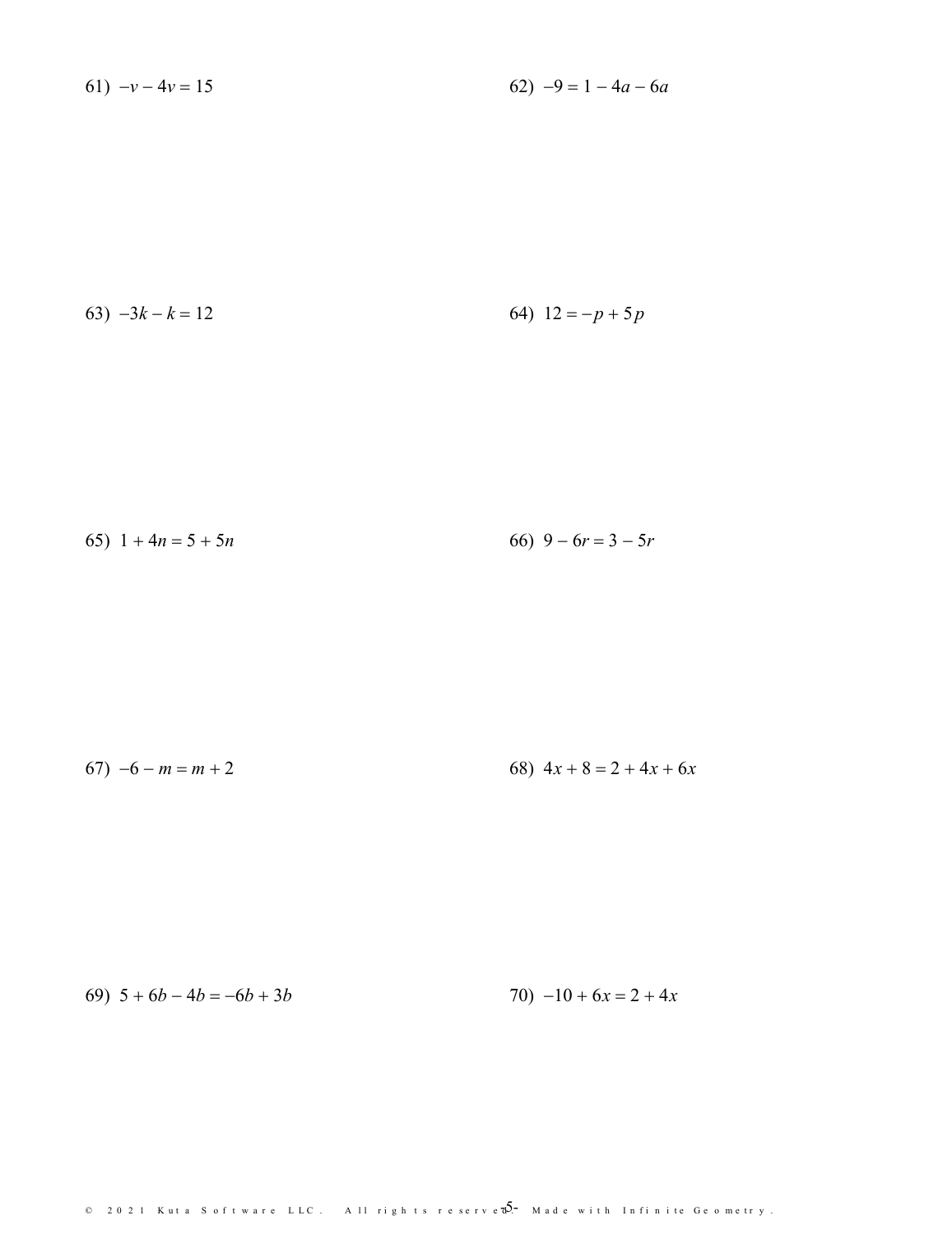$$
71) -6v - 2 = -2v - 3v
$$

72)  $-7 - 4x = 1 - 2x$ 

73)  $3 + 4n = 5 + 2n$ 

74)  $12 - 6n = -6n - 4n$ 

### Solve each proportion.

$$
75) \frac{a}{2} = \frac{9}{7}
$$
 
$$
76) \frac{6}{2} = \frac{2}{x}
$$

77) 
$$
\frac{5}{x} = \frac{6}{7}
$$
 78)  $\frac{7}{k} = \frac{10}{6}$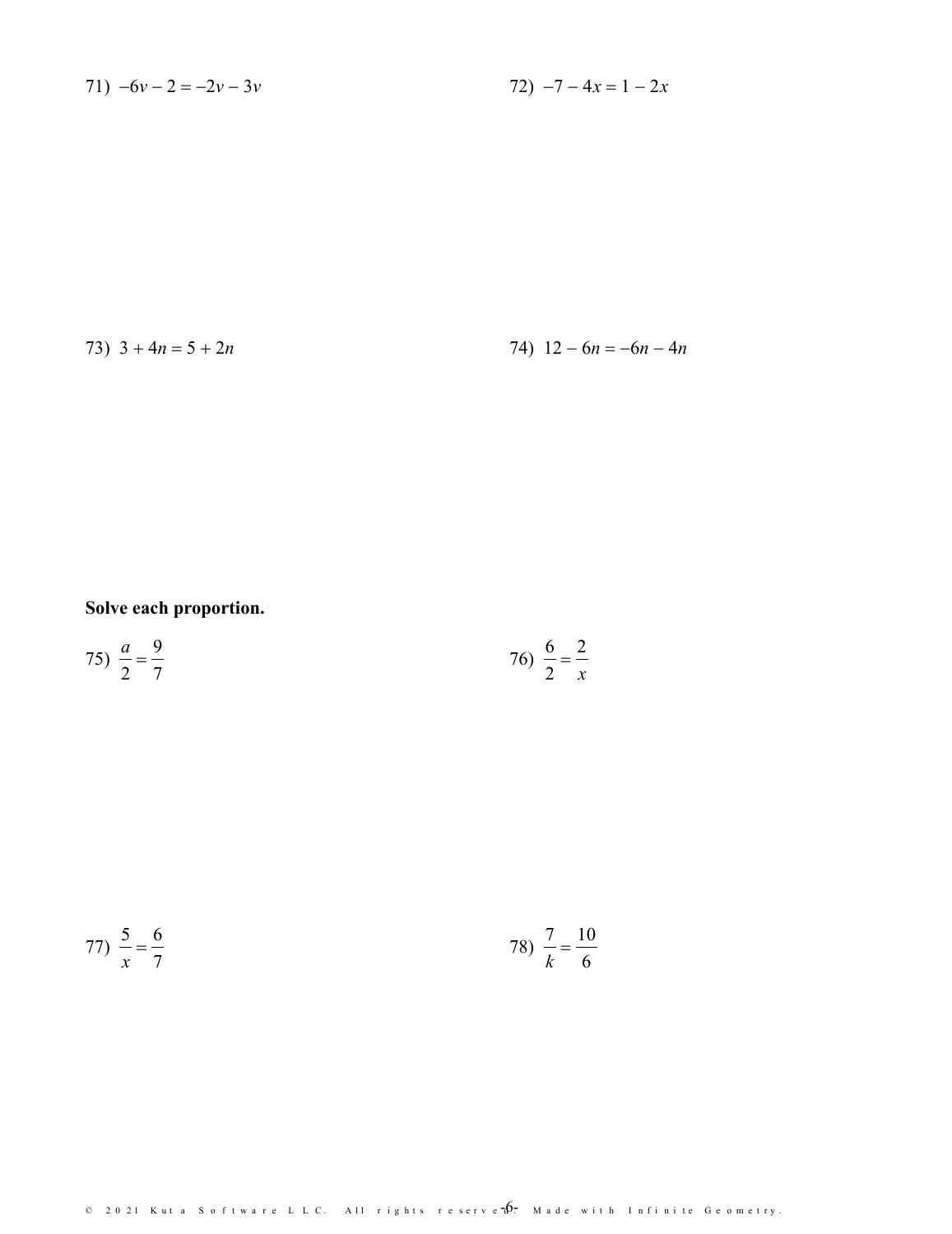$$
79) \frac{n}{10} = \frac{2}{8}
$$
 80)  $\frac{m}{8} = \frac{6}{7}$ 

81) 
$$
\frac{7}{2} = \frac{2}{p}
$$
 82)  $\frac{x}{4} = \frac{8}{10}$ 

83) 
$$
\frac{2}{4} = \frac{10}{n}
$$

Find the area of each.